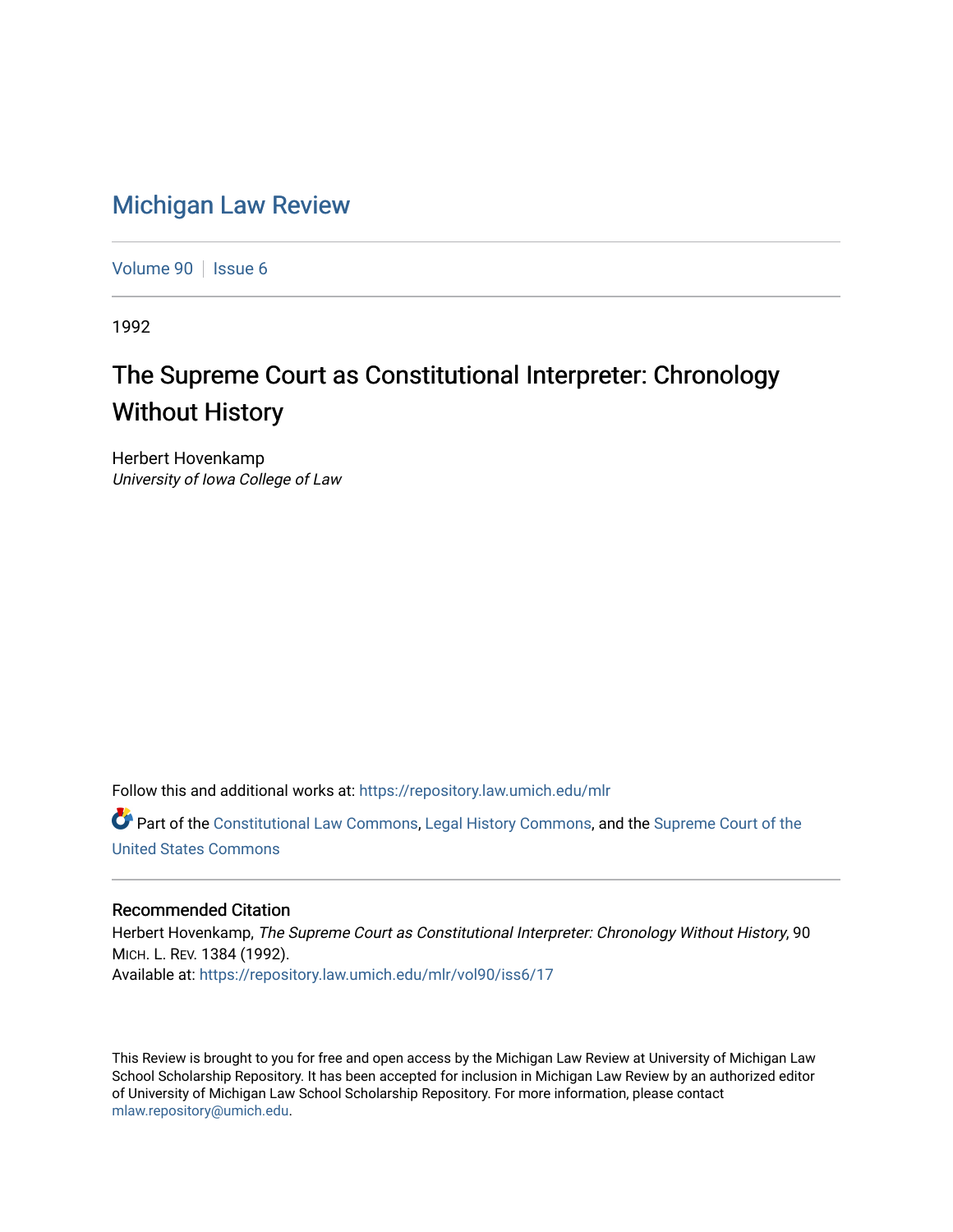### **THE SUPREME COURT AS CONSTITUTIONAL INTERPRETER: CHRONOLOGY WITHOUT HISTORY**

#### *Herbert Hovenkamp\**

THE CONSTITUTION IN THE SUPREME COURT: THE SECOND CEN-TURY, 1888-1986. By *David P. Currie.* Chicago: University of Chicago Press. 1990. Pp. xiv, 668. \$70.

This volume concludes David P. Currie's historical study of the U.S. Supreme Court as constitutional interpreter.<sup>1</sup> Volume  $\dot{I}$ , which covered the years 1789-1888, was published in 1985.2 Volume II, like Volume I, is organized around the tenures of Chief Justices. The Fuller Court (1888-1910) receives eighty-one pages (pp. 3-83); the White Court (1910-1921) forty-four pages (pp. 87-130); the Taft Court (1921-1930) sixty-nine pages (pp. 133-201); the Hughes Court (1930- 1941) sixty-nine pages (pp. 205-73); the Stone Court (1941-1946) fiftyeight pages (pp. 277-334); the Vinson Court (1946-1953) thirty-five pages (pp. 337-71); the Warren Court (1953-1969) eighty-five pages (pp. 375-459); and the Burger Court (1969-1986) 139 pages (pp. 463- 601). Within each of these gross divisions the discussion is organized largely by legal subject matter, defined rather generally.

As Currie explained in Volume I, his purpose in writing these books was to analyze and criticize the constitutional doctrine of the Supreme Court, focusing especially on methods of constitutional analysis, opinion-writing techniques, and the quality of the overall performance of the Court and its members.<sup>3</sup> This focus makes Currie's book unique among full-scale constitutional histories. An ample supply of articles and monographs criticizes the analytic approaches and opinion-writing techniques of Supreme Court Justices throughout the Court's history. But the comprehensive single or multi-volume history of the Supreme Court is generally much more *institutional* in its focus and development. As such, most histories of the Supreme Court are better described as political or social histories rather than histories of legal analysis. Good examples of writing in this genre are most of

 $\lambda$ 

<sup>\*</sup> Ben V. & Dorothy Willie Professor, University of Iowa College of Law. B.A. 1969, Calvin College; M.A. 1971, Ph.D. 1976, J.D. 1978 University of Texas. - Ed.

<sup>1.</sup> David P. Currie is Edward H. Levi Distinguished Service Professor and Arnold & Frieda Shure Scholar, University of Chicago Law School.

<sup>2.</sup> DAVID P. CuRRIE, THE CoNSTITUTION IN THE SUPREME COURT: THE FIRST HUN· DRED YEARS, 1789-1888 (1985).

<sup>3.</sup> CuRRIE, *supra* note 2, at xi.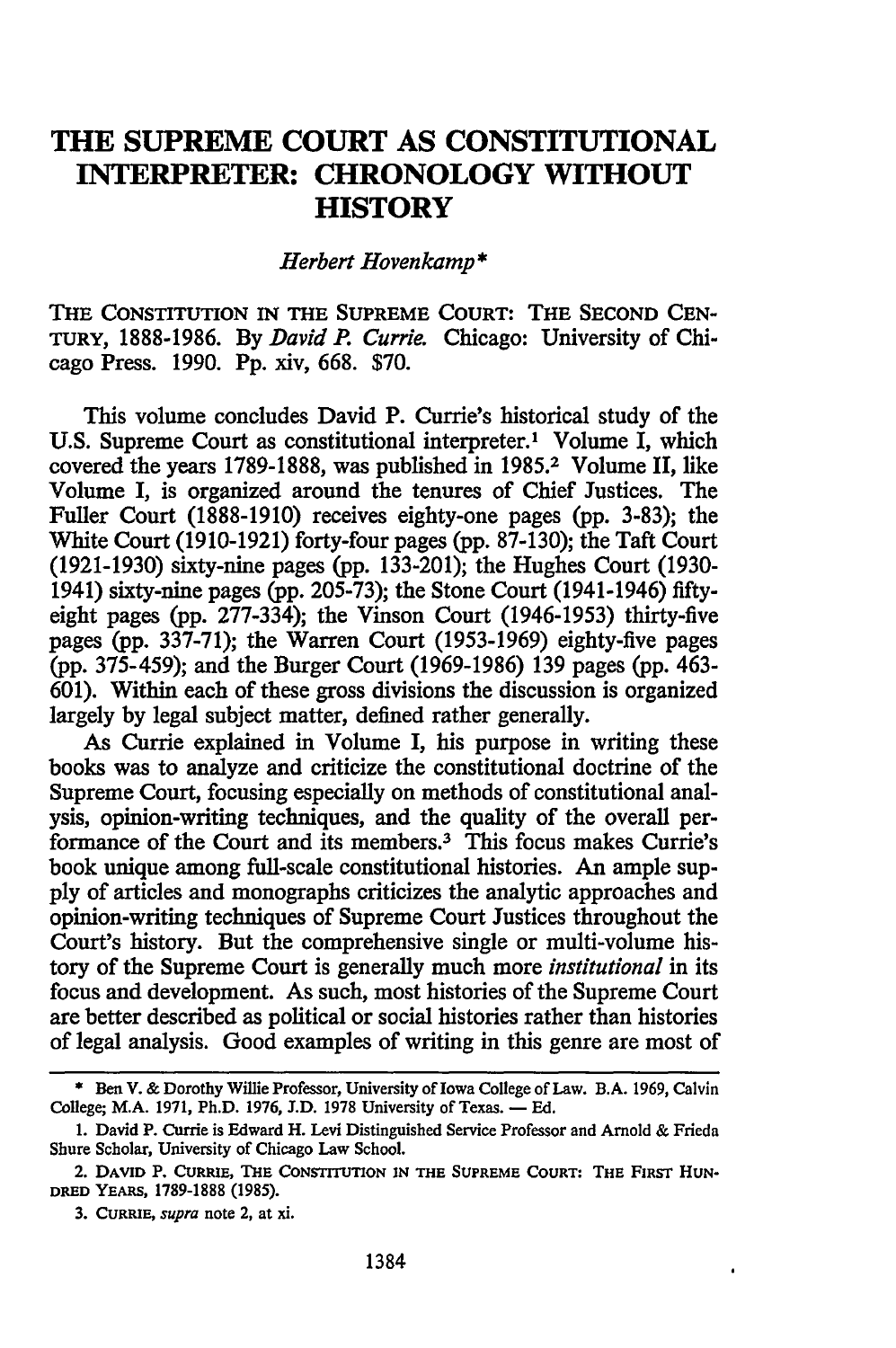the volumes of the Holmes Devise *History of the Supreme Court,* 4 and Charles Warren's now-classic *The Supreme Court in United States History. s* Currie's book is best read not as a competitor with these but as a complement to them.

This book is a treasure house of information for anyone interested in the process of judicial reasoning  $-$  not only in how Justices engage each other in a particular case, but also in how they seek to make the pen flow without too many skips or erasures from one decision to the next. Scientific genius and judicial genius are opposites in this one essential respect: the scientific genius makes an incremental discovery but convinces the world that the accomplishment is a radical breakthrough; the judicial genius issues a decision that turns the world upside down, but convinces his readers that it is fully consistent with  $$ indeed, compelled by — all that went before. For example, the facts of *Illinois Central R.R. v. Illinois* <sup>6</sup>"looked for all the world like" (p. 10) those of *Fletcher v. Peck,* 7 where the Supreme Court held that the contract clause forbade a state from reneging on its own land grant even where the grant had been the product of legislative corruption and fraud. In *Illinois Central,* however, the land lay under water, thus enabling Justice Field to discover the "public trust" exception to *Fletcher*: the sovereign owns certain public lands only as trustee for its citizens, and has no power to alienate these lands. 8 "The words flow easily off the pen," Currie notes (p. 10). A jurist does not need heroic reasoning to conclude that a trustee's actions are voidable or void when they violate the terms of the trust. Of course, in this case there was no trust at all, for the public "trust" was entirely a legal fiction.

Close attention to the language of opinions enables Currie to conclude that economic substantive due process came from absolutely nowhere (p. 41). Justice Peckham's remarkable conclusion in *Allgeyer v. Louisiana,* 9 that the state's regulatory power "does not and cannot extend to prohibiting a citizen from making contracts [regulating insurers] outside of the limits and jurisdiction of the State<sup>710</sup> even if the property to be insured was located within the state, was simply without precedent. Currie concludes that Justice Harlan, though a dissenter in the Court's most famous substantive due process case, *Lochner v. New York,* 11 was nonetheless one of those most guilty in

- 8. *See Illinois Central,* 146 U.S. at 452-62.
- 9. 165 U.S. 578 (1897).
- 10. 165 U.S. at 591-92.
- 11. 198 U.S. 45 (1905).

<sup>4.</sup> THE OLIVER WENDELL HOLMES DEVISE, HISTORY OF THE SUPREME COURT OF THE UNITED STATES (1971) [hereinafter HOLMES DEVISE HISTORY].

*<sup>5.</sup>* CHARLES WARREN, THE SUPREME COURT IN UNITED STATES HISTORY (rev. ed. 1932).

<sup>6. 146</sup> U.S. 387 (1892).

<sup>7. 10</sup> U.S. (6 Cranch) 87 (1810).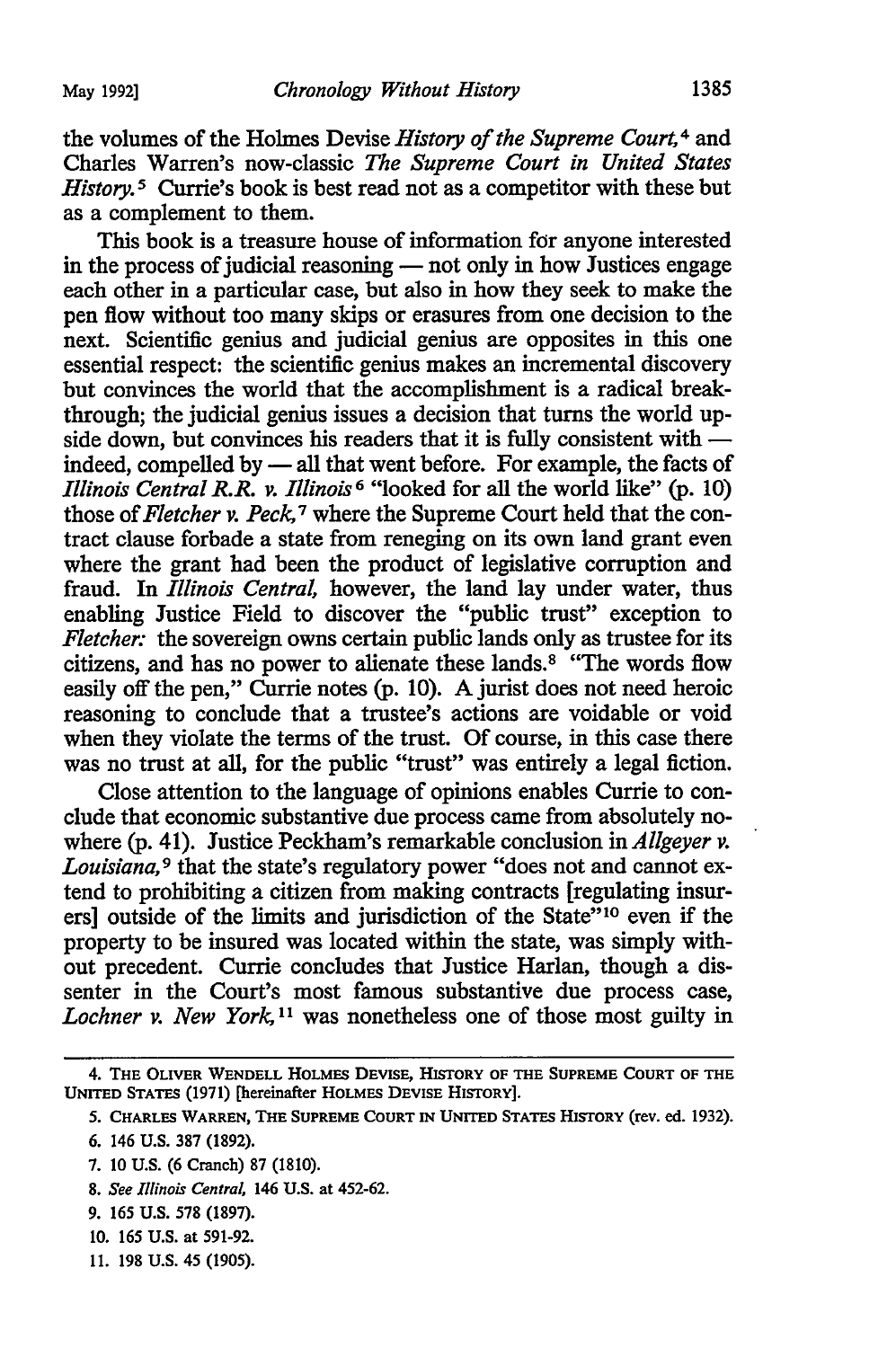bringing substantive due process to the Court (p. 81). Harlan had suggested a generation earlier in *Mug/er v. Kansas* that a state liquor law was constitutional because it was reasonable,<sup>12</sup> thus intimating that the Supreme Court had the authority to pass on the substantive reasonableness of regulatory acts. As a result, concludes Currie, "although on its facts *Lochner* was a notable break with precedent, in the larger sense it was the predictable outgrowth of a long and consistent development" (p. 49).

Currie repeats that theme throughout this book. A look backward through thousands of pages of Supreme Court constitutional decisions will almost invariably yield a paragraph here or a phrase there to support practically any view. Insights into how the Supreme Court engages in this kind of legerdemain over protracted periods of constitutional development are the most important contributions of this book. One generation's carelessly chosen words, stated with little foresight about possible consequences, become the precedential foundation for a subsequent doctrine that turns the Constitution on its head. Harlan's statement that the approved statute in *Mug/er* was "reasonable" was nothing more than a judicial slip of the tongue  $-$  or perhaps a little window-dressing. Harlan's central conclusion in that decision was that

if, in the judgment of the legislature, the manufacture of intoxicating liquors ... would tend to cripple ... the effort to guard the community against the evils attending the excessive use of such liquors, it is not for the courts, upon their views as to what is best and safest for the community, to disregard the legislative determination of that question. <sup>13</sup>

But the substantive due process Justices failed to honor the Court's long-recognized obligation to defer to legislative judgments of fact, and looked only at Harlan's rather careless additional suggestion that the statute at issue seemed reasonable to him. 14 From this the *Lochner*  Court derived precedent for the view that the determination of reasonableness lay with the Court.

Even *Roe v. Wade,* 15 the controversial Burger-era decision recognizing a woman's right to terminate her pregnancy, effected only a marginal increment in the *rhetoric* of constitutional opinion, whatever it may have done to the law. Indeed, Currie locates the origins of *Roe*  more than a century earlier, first in *Dred Scott* 16 and later in *Lochner,*  both of which made substantive due process credible by establishing "that substantively unreasonable laws deprived persons of life, liberty, or property without due process oflaw" (p. 466). *Roe's* rhetoric could

- 14. 123 U.S. at 661-62, 671-75.
- 15. 410 U.S. 113 (1973).
- 16. Scott v. Sandford, 60 U.S. 393 (1857).

<sup>12. 123</sup> U.S. 623, 663 (1887).

<sup>13. 123</sup> U.S. at 662.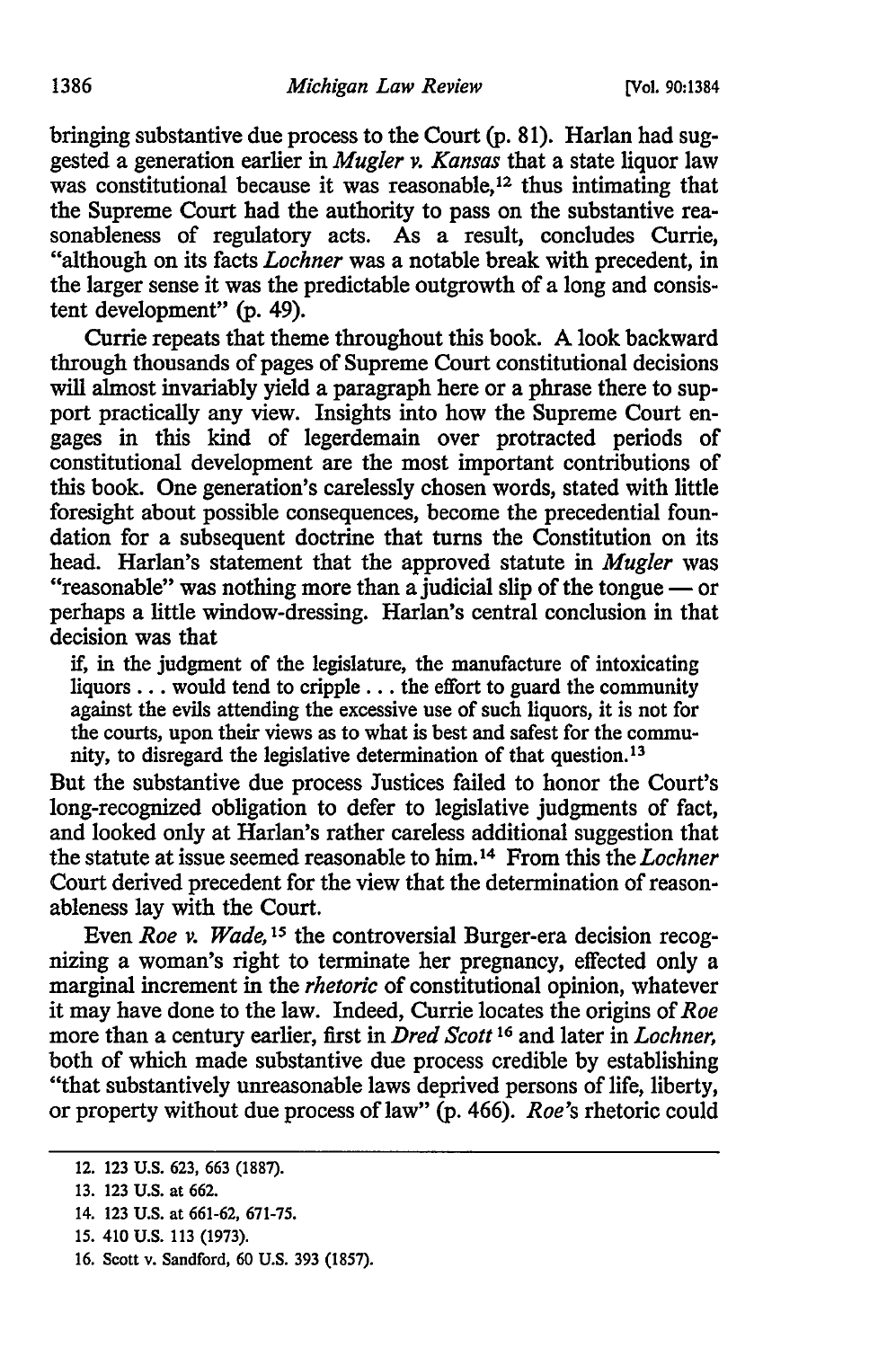also be found in numerous decisions recognizing an implicit constitutional right of privacy that was now merely extended to a woman's decision to seek an abortion. This list of justificatory cases included not only *Griswold v. Connecticut,* 17 but also *Skinner v. Oklahoma,*  which had cited as fundamental the "right to have offspring" in striking down a compulsory sterilization statute. 18 By the time Justice Blackmun was finished, he appeared satisfied that judicial precedent virtually dictated *Roe's* outcome.<sup>19</sup> As Currie amply demonstrates, precedent did no such thing, although judicial language could be read to suggest just about anything (pp. 468-69).

The most unsettling thing about this book is the lack of historical context. The standard histories of the Supreme Court, such as Charles Warren's and the Holmes Devise series,<sup>20</sup> consider the Court in large part as a political institution. As a result, presidential elections, the judicial appointment process, and sectional struggles and wars all become part of the Supreme Court's own ''history." Indeed, these books are mainly political and social histories, viewed from the perspective of the Supreme Court as a policymaking institution rather than, say, the White House or Congress. Charles Fairman's volume in the Holmes Devise series, for example, is largely a history of Reconstruction politics in which the Supreme Court acts as a mediator; the language of the opinions itself is given relatively little attention.21 And Charles Warren's two-volume history22 is notable for its *lack* of close analysis of the language of Supreme Court opinions.

For a reader who is closely familiar with the political background, this lack of context may not be a problem. But a picture of the substantive due process era that fails to talk about Progressivism or the labor movement, or a history of the Warren and Burger courts that fails to include much context about the civil rights movement, seems in a sense both incomplete and misleading, particularly for those whose training in history is not strong.

But this judges Currie's book too harshly for failing to do something that it never set out to do and which is amply done elsewhere. *The Constitution in the Supreme Court* is not an attempt to deal with the Court as a political institution, or as one of the three branches of government, but rather as a maker of constitutional doctrine. Indeed, the Court itself operates publicly on the premises that (1) interpreting

<sup>17. 381</sup> U.S. 479 (1965).

<sup>18. 316</sup> U.S. 535, 536 (1942).

<sup>19.</sup> *See Roe,* 410 U.S. at 152-53.

<sup>20.</sup> w ARREN, *supra* note 5; HOLMES DEVISE HrsrORY, *supra* note 4.

<sup>21.</sup> *See* CHARLES FAIRMAN, RECONSTRUCTION AND REUNION, 1864-1888, PART I (6 HOLMES DEVISE HISrORY, *supra* note 3). Fairman's treatment of the *Slaughter-House Cases* is typical: 49 pages of social and political history, including history of the litigation in the lower courts, *id.* at 1301-49, and 15 pages analyzing the Supreme Court's opinion, *id.* at 1349-63.

<sup>22.</sup> *See* WARREN, *supra* note 5.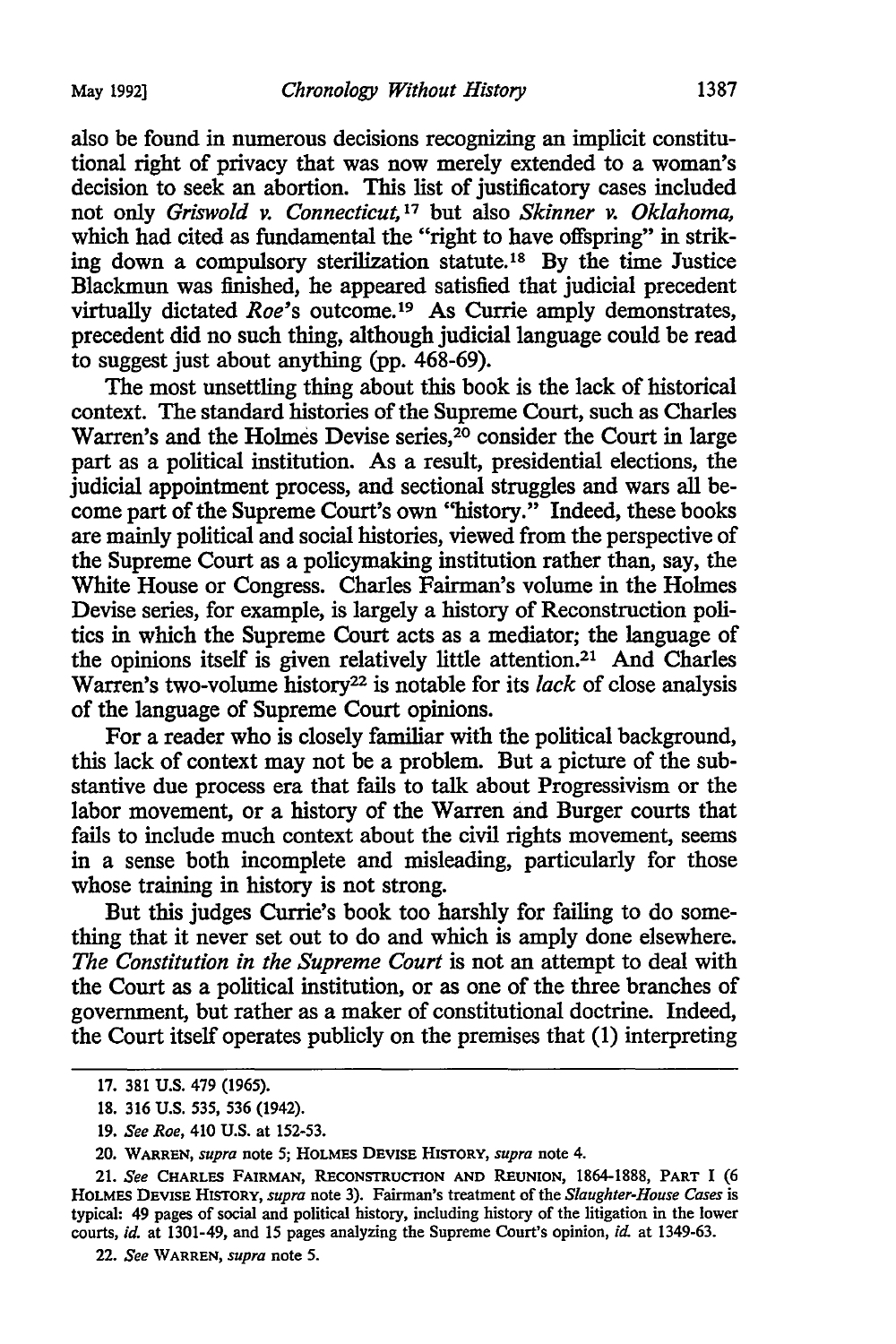the Constitution is a matter of applying certain rules that have been accepted for a long time, and of discovering the intent of the Framers; (2) precedent guides the current decision; and (3) with respect to constitutional issues, the Court does not defer to the purely political views of the other branches of government, and certainly not to popular opinion. Many observers today would agree that none of these propositions actually describes the way the Court comes to constitutional decisions. In fact, the Supreme Court's constitutional interpretation has always been greatly affected by contemporary political, social, and economic developments.

Nonetheless, taking the Court at face value as a "neutral" interpreter of the Constitution creates the opportunity for some sharp insights into the process of justification that the Court is condemned to go through. While the Supreme Court is, quite simply, a political institution, it would have us believe that this is not so; most of the time the Court maintains that it is simply engaged in faithful adherence to rules and decisions previously laid down. Currie's book is best read as a study of this rationalization process. More eclectic histories of the Supreme Court as a policymaking institution give a much thinner account of the Supreme Court's endeavors to smooth out the lumps in our political and social history.

Although there is no shortage of constitutional histories of the Supreme Court, and certainly no dearth of legal analyses of constitutional decisionmaking, these two modes of criticism have generally traveled down parallel rather than intersecting paths. The histories are by and large concerned with the impact of Supreme Court decisionmaking on American society (or vice versa). For the most part, histories include little legal analysis in the lawyer's sense. By contrast, a good deal of legal analysis is ahistorical, seeking right answers and treating time only as the trail that leads to them or connects them together. Such writing is most generally organized by subject matter, and is more concerned with the reasoning process that gets one to what appears to be a single right answer than with the unstated political concerns that operate to camouflage and discredit equally reasonable alternatives.

One can certainly overstate the case with respect to both the histories and the legal analysis, but the basic generalizations are good ones. Histories of the Supreme Court are not histories of judicial analysis. Substantive legal analysis is fundamentally analytic rather than historical. This book, by contrast, is a chronological evaluation of the record of Supreme Court Justices as constitutional interpreters. As such, it needs a set of premises as to what constitutes good constitutional interpretation, and in Volume I Currie has provided them. First, "[s]ince the Constitution is law, the judges have no right to ignore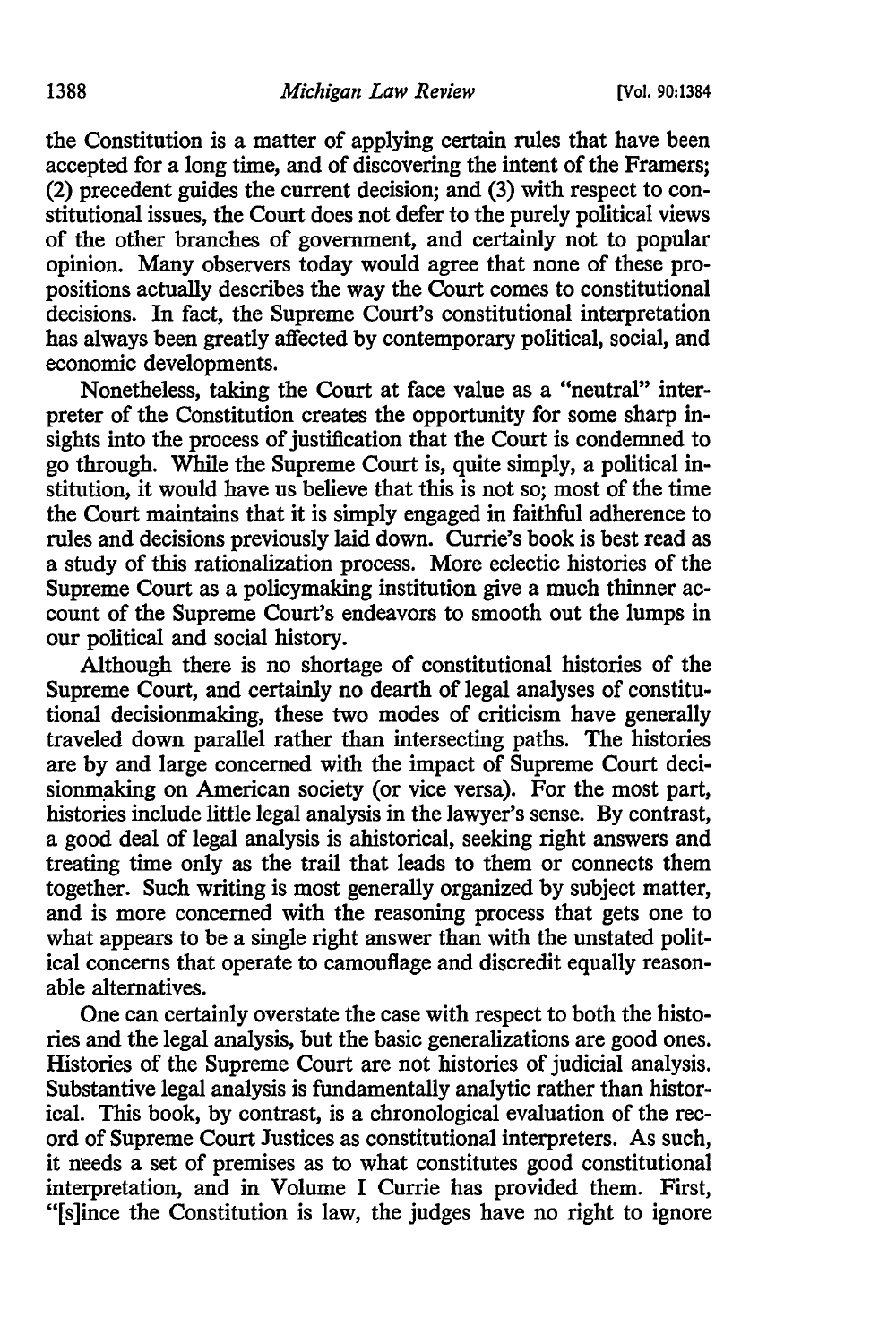constitutional limitations with which they disagree."23 Second,

the same clause that makes the Constitution the "Law of the Land" gives identical status to federal statutes enacted "in Pursuance thereof." Whatever this may signify as to the status of laws that contradict the Constitution, it lends added strength to the unmistakable inference that when Congress has acted within the powers granted by that instrument, it is not for the courts to interfere." $24$ 

As a result, ''judges have no more right to invent limitations not found in the Constitution than to disregard those put there by the Framers. In short, when a judge swears to uphold the Constitution, he promises obedience to a set of rules laid down by someone else." $25$  Third, "judges have an obligation to explain the reasons for their decisions as concisely and persuasively as practicable, and . . . they should strive for consistency, reserving the right to correct egregious and important errors on relatively rare occasions."26

But this set of principles raises a vexing question about the status of this book as constitutional *history* rather than mere chronology. If Currie's list constitutes the criteria for evaluating constitutional analysis, history is relevant in only one or two technical senses. First, as time passes we may uncover new evidence of the Framers' intentions with respect to some provision. Second, since the Constitution is amended from time to time, and the new amendments must be construed, the constitutional law of, say, the 1870s has a different content from the constitutional law of, say, the 1830s. Beyond this, however, constitutional interpretation should be timeless. In that case it would be far better to organize these volumes strictly around the individual clauses of the Constitution, with subheadings to cover the various issues that have come up under each.<sup>27</sup> Why bother with chronology?

Although Currie never says so explicitly, the justification for a chronological rather than entirely analytic treatment of Supreme Court constitutional analysis must be twofold. First, the development of the meaning of individual constitutional clauses is frequently focused in a brief period of time. For example, the modem interpretation of the Full Faith and Credit Clause results largely from a series of decisions made around the tum of the century.28 The modem law of

<sup>23.</sup> CURRIE, *supra* note 2, at xii.

<sup>24.</sup> *Id.* (discussing U.S. CoNsr. art. VI: "This Constitution, and the Laws of the United States which shall be made in Pursuance thereof . . . shall be the supreme Law of the Land. . . .").

<sup>25.</sup> *Id.* 

<sup>26.</sup> *Id.* at xiii.

<sup>27.</sup> But, of course, in that case we would end up with a treatise on constitutional law something like Laurence Tribe's. See LAURENCE H. TRIBE, AMERICAN CONSTITUTIONAL LAW (2d ed. 1988).

<sup>28.</sup> *See* pp. 55-76. Most prominent among the decisions are Huntington v. Attrill, 146 U.S. 657 (1892), and Fauntleroy v. Lum, 210 U.S. 230 (1908).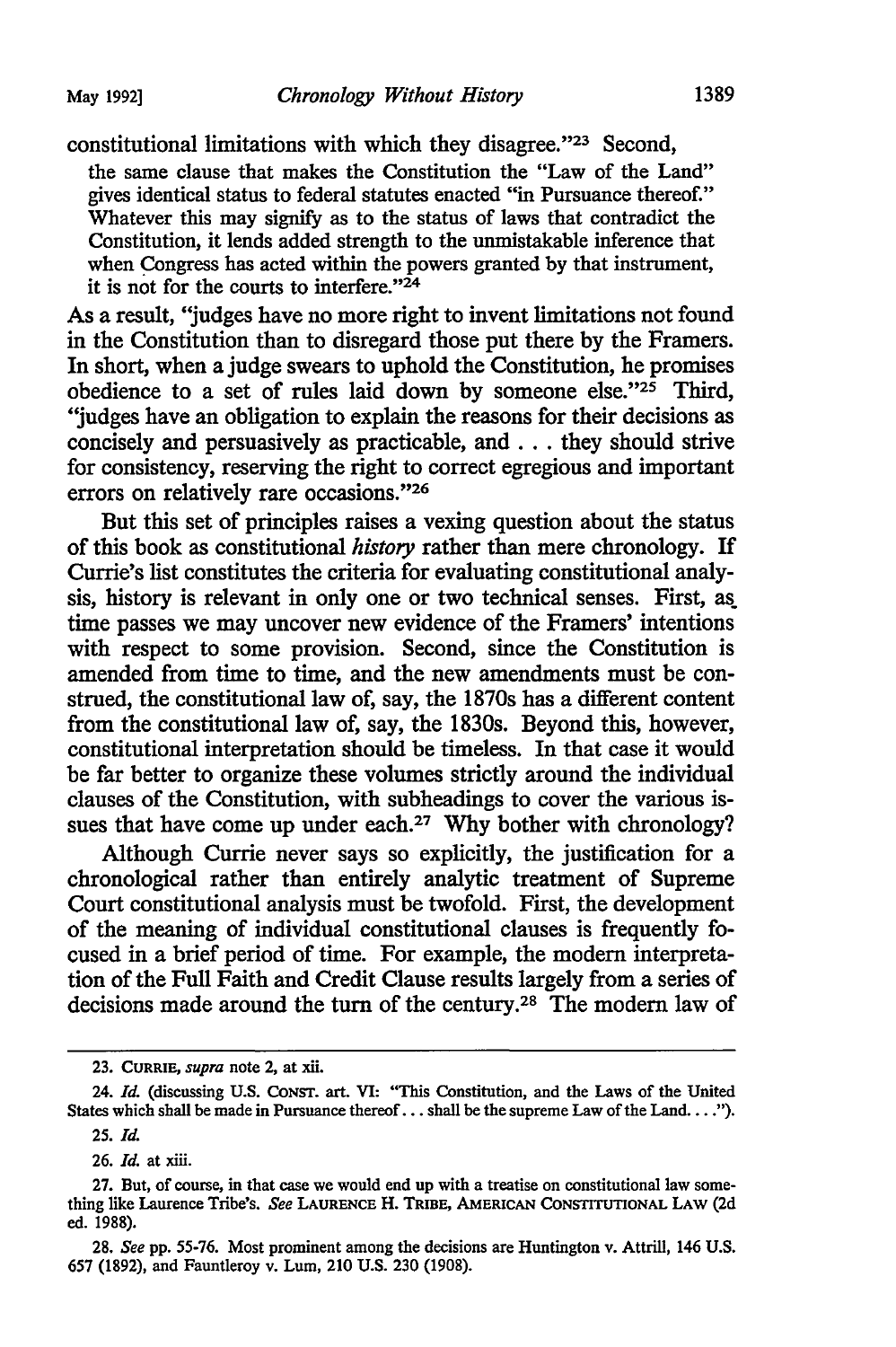criminal procedure was largely rewritten during the second half of the Warren era (pp. 446-51).

Second, Justices have deviated from the interpretive principles that Currie puts forth as often as they have adhered to them. Good examples, in Currie's estimation, are the "liberty of contract" cases that characterize the *Lochner* era (pp. 4-54) or some of the civil liberties decisions of the Warren and Burger eras, especially the abortion decision.29 A chronological study of constitutional analysis, then, is in large part about judges who are led astray and who deviate from basic, long-accepted canons of statutory interpretation. In a few instances even Currie finds some deviation desirable, if not irresistible. For example, he treats *Plessy v. Ferguson,* 30 the Fuller Court's separate-butequal decision, in two embarrassed sentences, acknowledging that it was dictated by precedent and little more than a sign of the times (p. 40). He might have added that the debates over the Fourteenth Amendment provided almost no justification for striking down Jim Crow railroad car laws; the Court was reading the amendment as it had been written. On more than one occasion Currie admits that an instinctively morally correct decision was nonetheless justifiable on no other ground than substantive due process. In that category belong *Meyer v. Nebraska*,<sup>31</sup> striking down a statute that criminalized the teaching of German to school children; *Pierce v. Society of Sisters,* <sup>32</sup> striking down a statute that effectively outlawed private schools; and *Bolling v. Sharpe,* 33 applying the Fifth Amendment Due Process Clause to condemn school desegregation in Washington, D.C., given that the federal government was not bound by the Equal Protection Clause. The Warren Court, Currie admits, made the country "a decidedly better place" (p. 454). He only laments that it had to play fast and loose with the Constitution in order to do it (pp. 454-59).

But the same considerations favoring chronological over purely analytic treatment of the Supreme Court's constitutional analysis also suggest why the relevant *history* must be broader, at least giving an account of the relevant social, economic, and political context as it analyzes judicial language and argument. The Supreme Court's development of a particular clause of the Constitution tends to be compressed into rather brief time periods because external events drive the Court in that direction. It was not mere coincidence that the Fugitive Slave Clause, in the Constitution for seventy years, underwent most of its Supreme Court interpretation during the twenty years preceding

<sup>29.</sup> *See* pp. 465-71 (discussing Roe v. Wade, 410 U.S. 113 (1973)).

<sup>30. 163</sup> U.S. 537 (1896).

<sup>31. 262</sup> U.S. 390 (1923); *seep.* 153.

<sup>32. 268</sup> U.S. 510 (1925); *see* p. 154.

<sup>33. 347</sup> U.S. 497 (1954); *see* p. 378.